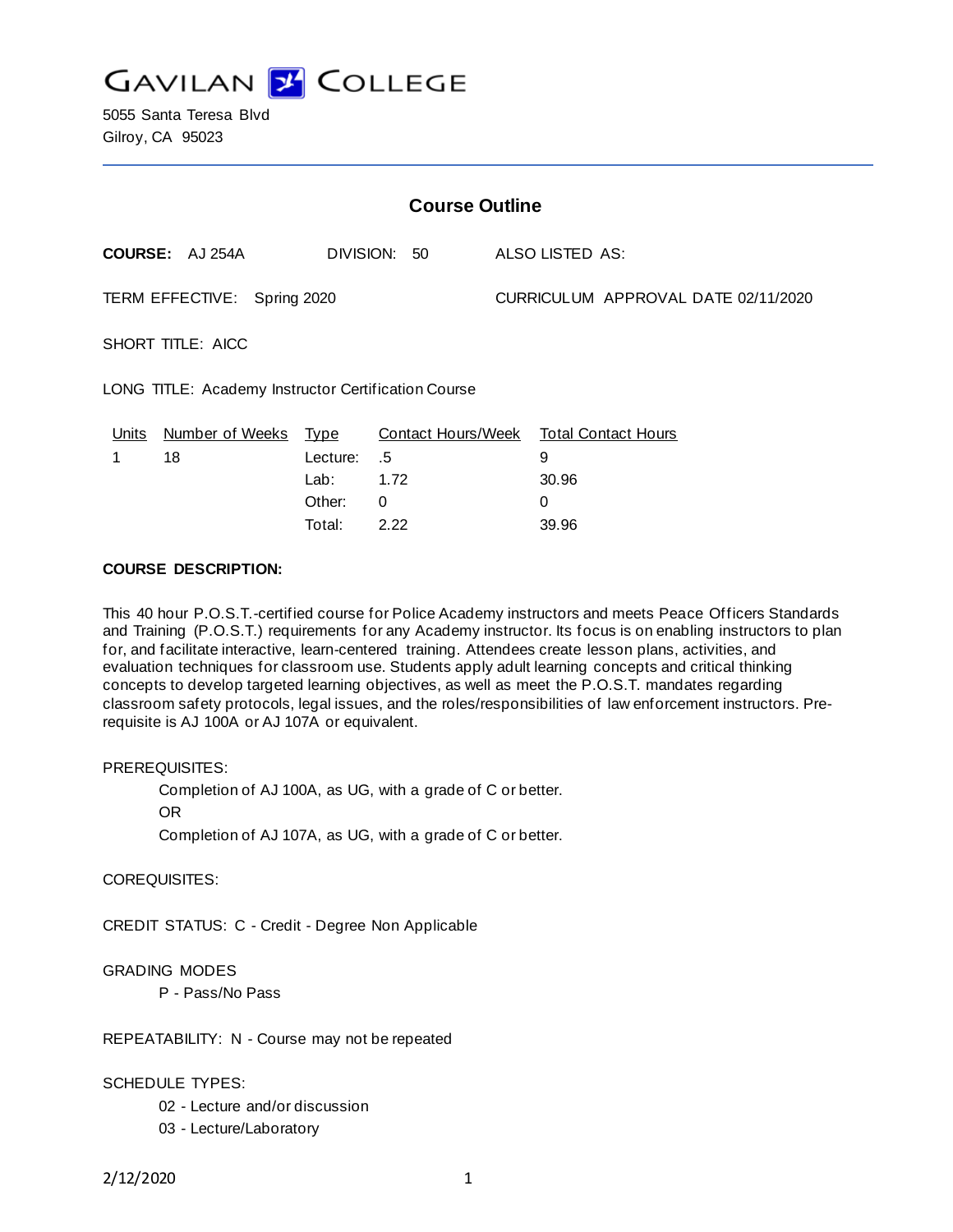04 - Laboratory/Studio/Activity

### **STUDENT LEARNING OUTCOMES:**

By the end of this course, a student should:

1. List the responsibilities and best qualities of an instructor teaching POST-certified courses.

2. Within the cognitive domain, compare the elements of thought with Bloom's Taxonomy.

3. Contrast today's Academy student with the existing peace officer personnel, and identify the challenges and opportunities provided by today's audience.

4. Draft a lesson plan including content and instructional process that focuses on applying facilitated learning techniques.

5. Identify P.O.S.T. instructor safety requirements, and the fundamental protocols as they apply to managing safety.

6. Identify the primary legal issues of training delivery, and best practices to minimize liability risks.

7. Identify the instructor resources available to a P.O.S.T. Police Academy instructor, and give examples of their use.

8. Write a lesson plan and teach a learner-centered, interactive lesson.

### **CONTENT, STUDENT PERFORMANCE OBJECTIVES, OUT-OF-CLASS ASSIGNMENTS**

Curriculum Approval Date 02/11/2020 Lecture Content: Introduction and group discussion of expectations. AICC Instructor responsibilities Adult Learning concepts and introduction to Bloom's Taxonomy Basic Course Instructional System, Presentation/facilitation skills Lab Content: Today's Academy Student Presentation Vs. Facilitation Lesson Planning Presentation/facilitation practice Use of Learning Issues and Training Aids Safety Protocols, Basic Course Evaluation, Testing, and Remediation Facilitation Lessons Learned Activity definitions/outcomes Verify Lesson Plan, Activity/Testing Design, Preparation for competency verification Competency Verification